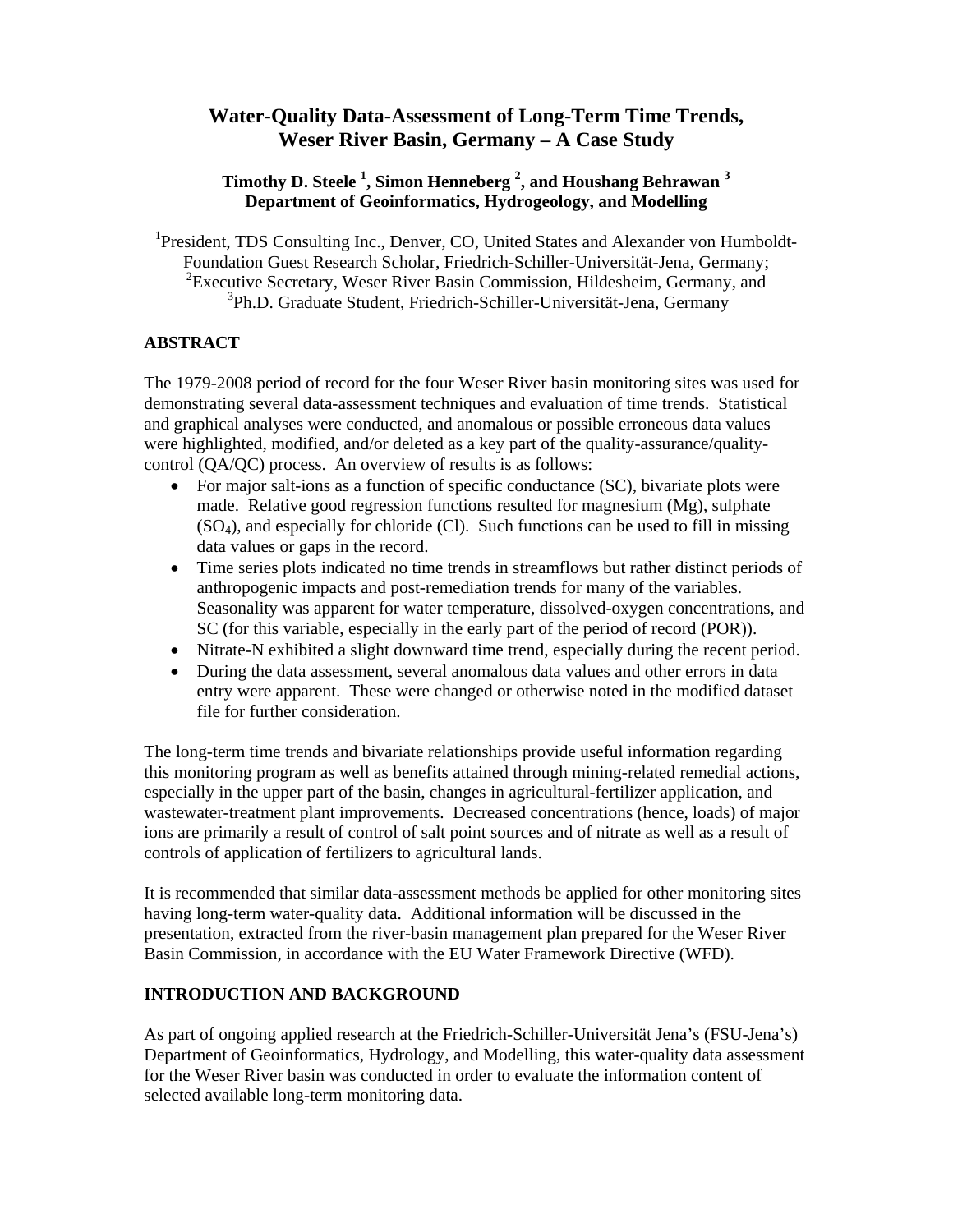The Weser River basin has a total catchment area of  $49,000 \text{ km}^2$  (Figure 1). The primary land uses include agricultural lands and grasslands. The catchment's total population is 9.34 million inhabitants (FGG-Weser, 2008; 2009). The principal water-quality issue ('pressure') involves diffuse pollution from agriculture. In addition, historically, salt discharges were made into this catchment from adjacent areas, contributing to major ionic loads and higher concentrations historically. In conducting a data search on the Flussgebietsgemeinschaft Weser *(undated)* (www.fgg-weser.de) website, it was found that long-term water-quality data were tabulated in a series of annual data files for the period-of-record (POR) 1979-through-2008. For this case study, selected data for four of the 15 long-term monitoring sites were used to demonstrate various data-assessment methods as well as to evaluate both natural and anthropogenic effects over this 30-year period.



**Figure 1 – Weser River Basin, Showing Locations of Water-Quality Monitoring Sites** 

#### **Approaches**

Key water-quality monitoring sites throughout the Weser River basin are indicated on Figure 1. For this case study, four monitoring sites were selected to demonstrate several dataanalysis procedures and QA/QC protocols. The period of record at each site was used for this purpose. During the course of this assessment, statistical and graphical analyses were conducted, and anomalous or possible erroneous data values were highlighted, modified, and/or deleted as a key part of the QA/QC process.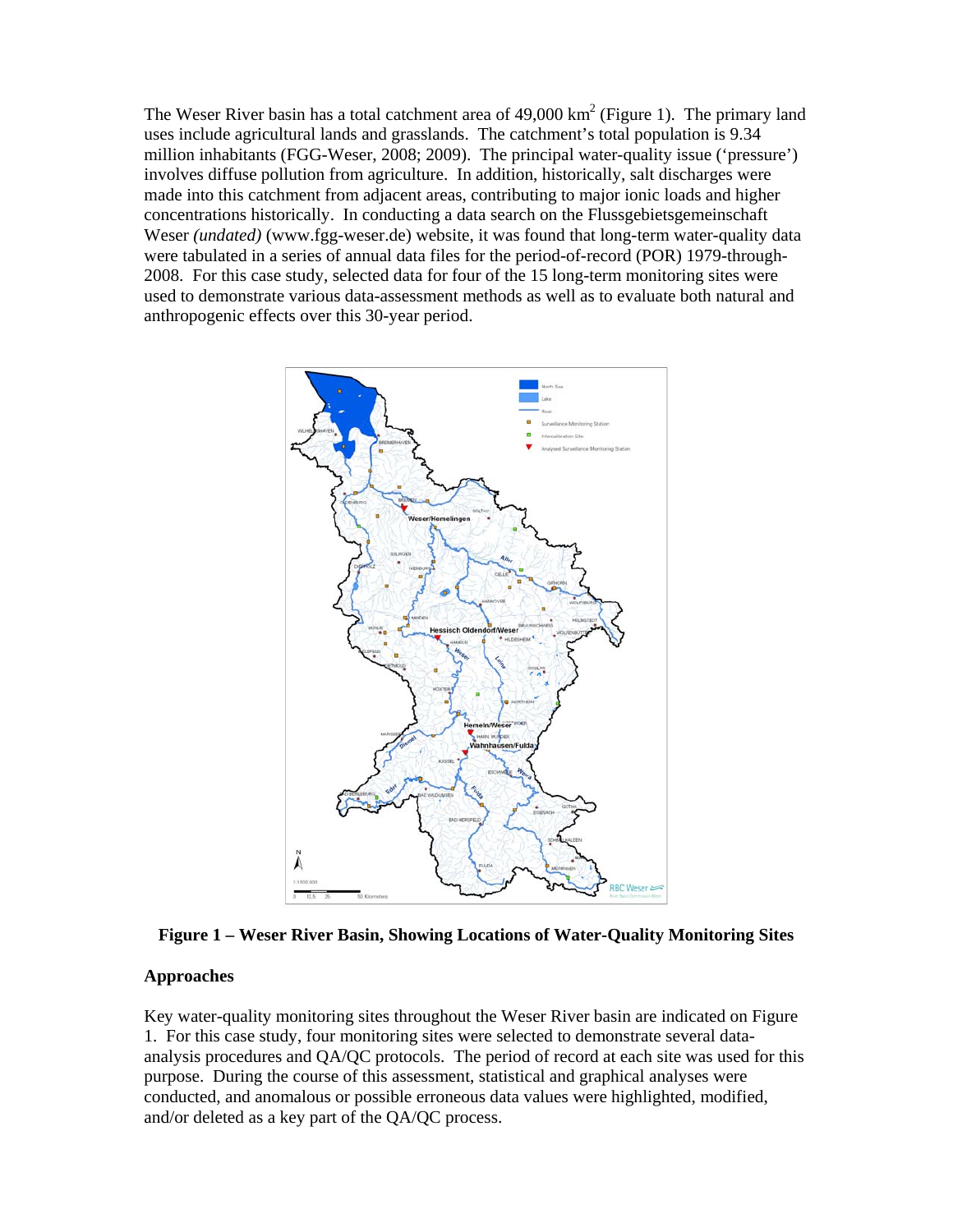An important role of any data assessment is to derive information from the basic data (Ward, 2002). Data without analysis and evaluation have minimum value; only when data are subject to graphical and statistical analyses and/or inputs into empirical or process models or summarized in other forms for interpretative-report documents, is value added for specific uses of the data.

Relatively simplistic but useful data-assessments tools applied to this case study consist of graphical analyses (bivariate-regression or time-series plots), and period-of-record or subperiod statistics. These methods are patterned after previously-developed methods (Steele, 1972; 1973) and applications (Steele and others, 1974; Steele, 1980; Bongartz and others, 2007). The overall objective in this application of these tools is to derive information from the basic data, in terms of long-term time variability and changes in streamflows and several water-quality variables and in assessing conditions responding to various impacts occurring in this river basin, either through natural processes or various anthropological impacts (humanrelated economic activities). For the statistical summary, nondetects were set to  $\frac{1}{2}$  the detection limit. This data assessment demonstrates preliminary analyses and findings and is not intended to be all-inclusive. Additional, more-detailed and really-extensive, analyses are recommended.

# **RESULTS**

A variety of river-basin conditions and human-related activities affect the water-quality conditions at the monitoring sites selected for this case study. Examples include the extensive agricultural areas throughout the basin and industrial and mining impacts. These latter effects were in particular noted for pre-unification times when effluents from such activities adversely impacted water quality of this stream. Descriptions of causal effects are aided upon the cited literature (Cherlet, 2007) as well as understanding of the basin's conditions provided by this paper's second author.

#### Graphical analyses (Weser-Hemelingen as an example)

Figure 2a exhibits the commonly observed inverse relationship between specific conductance (SC) and streamflow. SC variability is significantly greater at the low end of the range of streamflows. As will be noted later, most of the higher SC values occurred prior to 1991, when high-salinity effluents were curtained in the river basin.

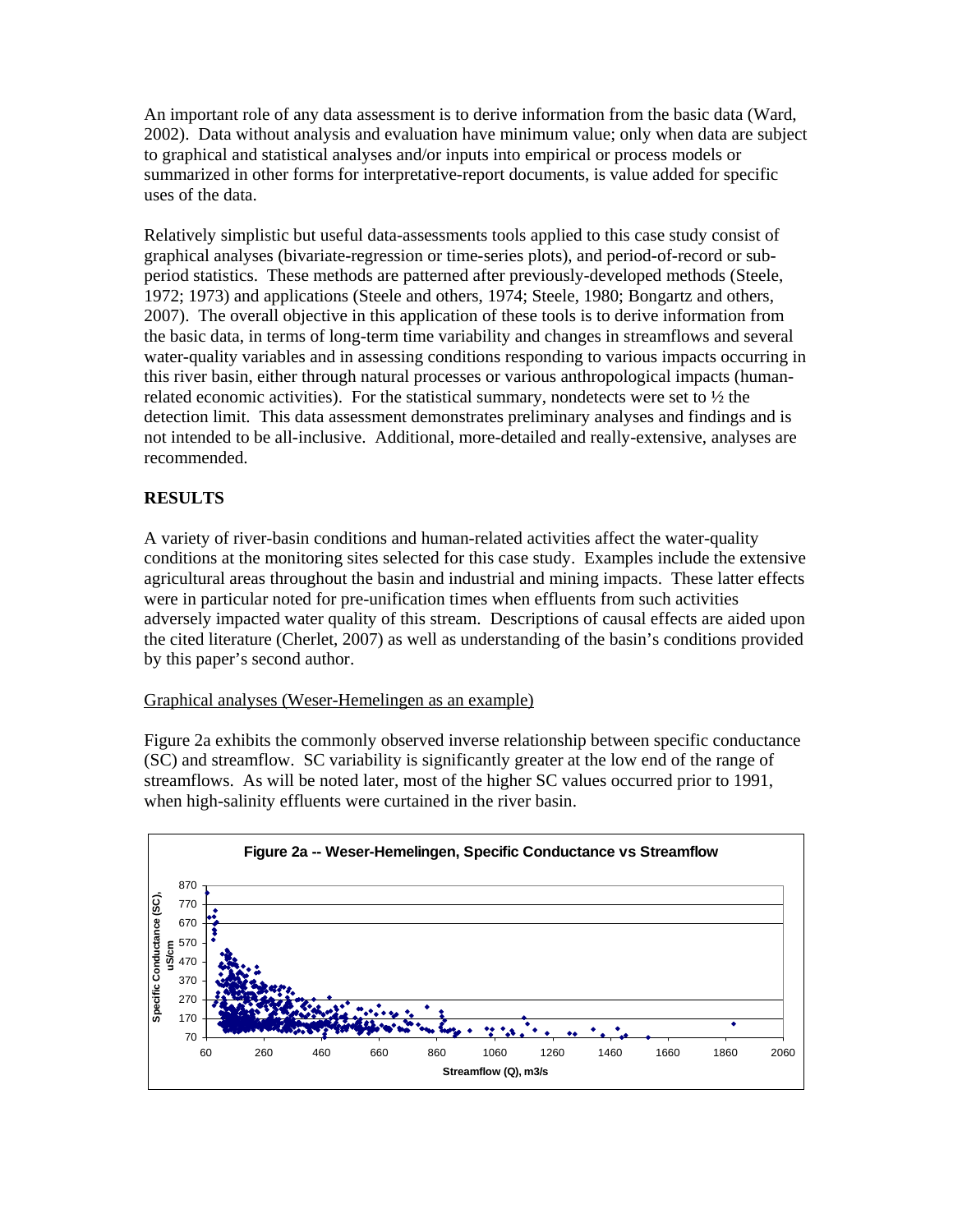Figure 2b gives the stream time-series, using values associated with biweekly sampling surveys over the period of record. Seasonal and year-to-year variations are apparent; however, and this and other monitoring sites in this case study, no streamflow time trend was apparent from the various data series.



The possibility for bivariate regression functions with SC as the independent variable were analyzed for calcium  $(Ca)$ , magnesium  $(Mg)$ , sulphate  $(SO4)$  and chloride  $(CI)$  (Steele and Houshang, 2009). The Cl-SC plot (Figure 3) gives the best correlation ( $r^2 = 0.93$ ), indicating the quite good bivariate regression function for these variables. This type of plots indicates the inherent interdependence of major ions with SC; this often can be used as an independent variable to estimate ion concentrations as a function of SC when fewer or no data are available (Steele, 1972).



The time-series plot for streamflows (Figure 2b) exhibits naturally occurring seasonal variations but no distinctive time trend. This condition confirms that water-quality time trends for the major ions most likely are caused by anthropogenic effects rather than multiyear variations or trends in flows at this Weser River monitoring site downstream in the basin.

Figure 4 provides a time-series plots for SC for the entire (30-year) period of available record. This time-series plot exhibits seasonality (high flows/low SCs vs. low flows/high SCs) and the relative greater SCs occurring in the late 1980s and early 1990s. This pattern confirms similar time trends apparent for the major ions (Steele and Houshang, 2009). Beginning in 1992, SCs were consistently lower and exhibited a slight decreasing time trend. Shorter-term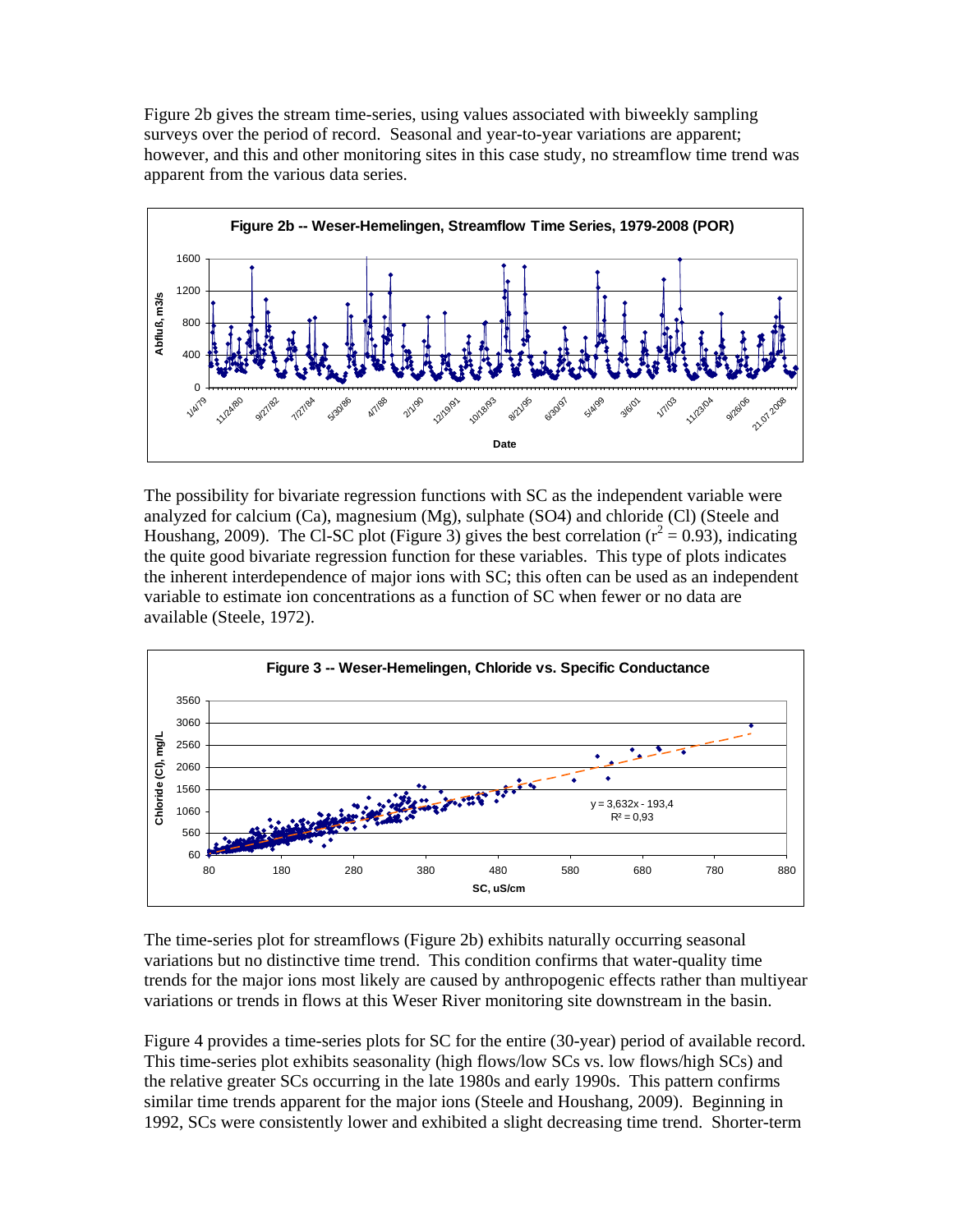time-series SC plots exhibited decreasing trends, possibly indicating continuing improvements in curtailing salinity sources to this mainstem river.



The nitrate (NO3-N) time series exhibited seasonality over time and only a slight time trend over the entire 1979-2008 POR (Figure 5a). However, this downward trend was more apparent when considering only the more recent (1991-2008) period, as given in Figure 5b.





Water temperature time-series plots exhibit a typically consistent seasonal pattern with no time trend. This seasonal pattern can be accurately characterized by a simple-harmonic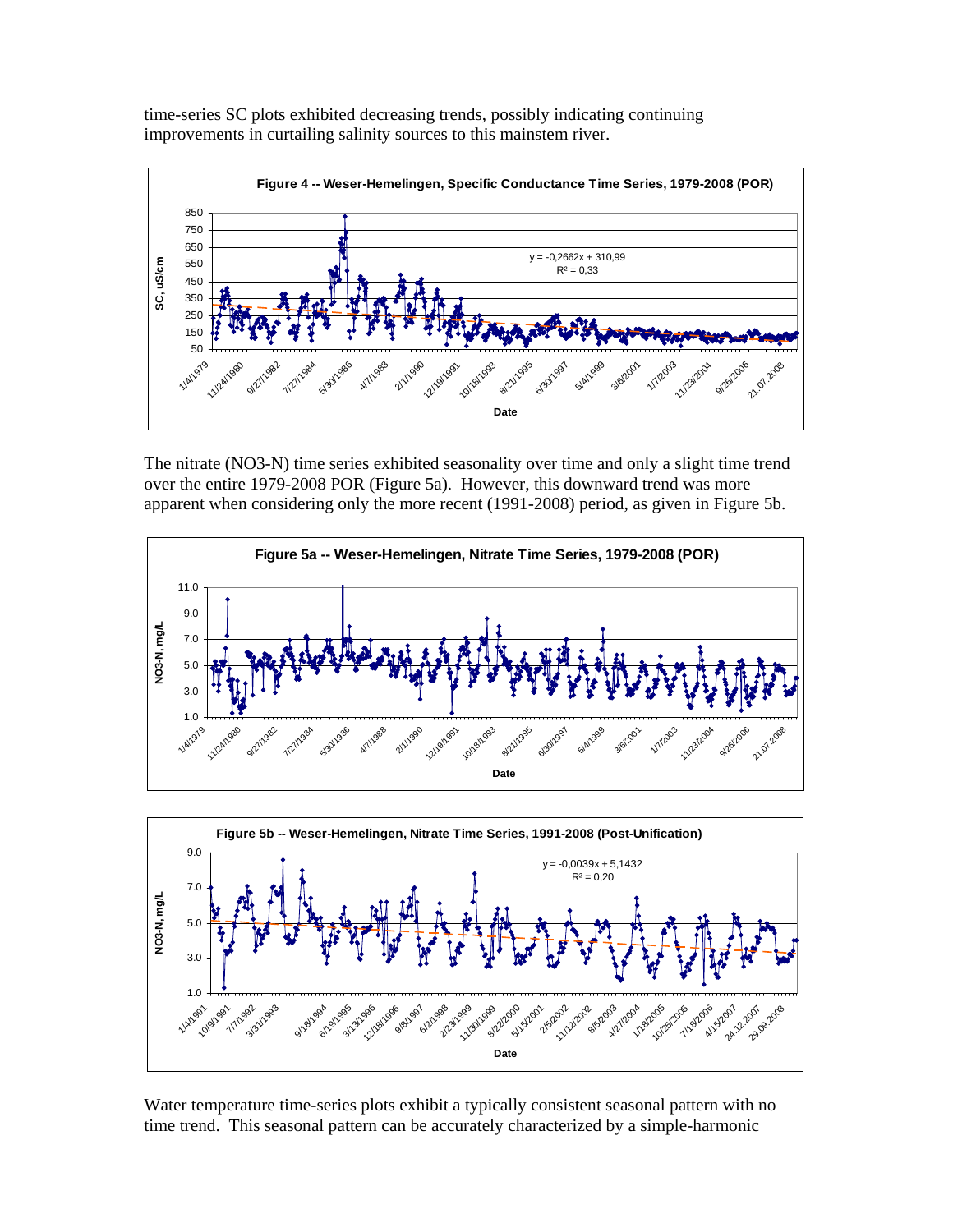function (Steele, 1974). Although function coefficients often can be regionalized (as a function of elevation and/or latitude), this aspects is left as a recommended future study effort for a more extensive data assessment for all monitoring sites.

Dissolved-oxygen concentrations indicate some seasonality (Figure 6), although this pattern is not as consistent as for water temperature (Steele and Houshang, 2009). However, on a seasonal basis, the inverse relationship between water temperature and dissolved-oxygen concentrations is apparent (high T/low DO during summer vs. low T/high DO during winter), a pattern consistent in many streams in the northern hemisphere.



The pH time-series plots (Steele and Houshang, 2009) also indicate some seasonality. During 2004, unexplained increases in pH values (highest for the POR) were noted.

For assessing trace-metals (TMs) data, three species were selected for this assessment (Steele and Houshang, 2009). TMs were analyzed in water only through 2000, 6-to-8 times per year from 1979 through 1985 and then biweekly from 1986 through 2000. Beginning in 2001, these metals were analyzed in sediments approximately monthly at this downstream monitoring site. Relevant details are provided in the companion data-assessment report (Steele and Houshang, 2009). Only a few anomalously high concentrations occurred randomly in each time-series. In the case of TMs analyzed on sediments, some variability was exhibited; however, no time trend or seasonal variability was apparent.

#### Statistical summary and time trends (Weser River at Hemlingen monitoring site)

Both POR (Table 1a) and recent-period (Table 1b) basic statistics were calculated for the variables discussed above through the graphical analyses. These results are useful to confirm findings from the graphical analyses as well as some quantification of noteworthy time trends. It is useful (and recommended) and the sample sizes (that is, numbers of values for each variable) be noted in the summaries. These statistical-summary results are tabulated below: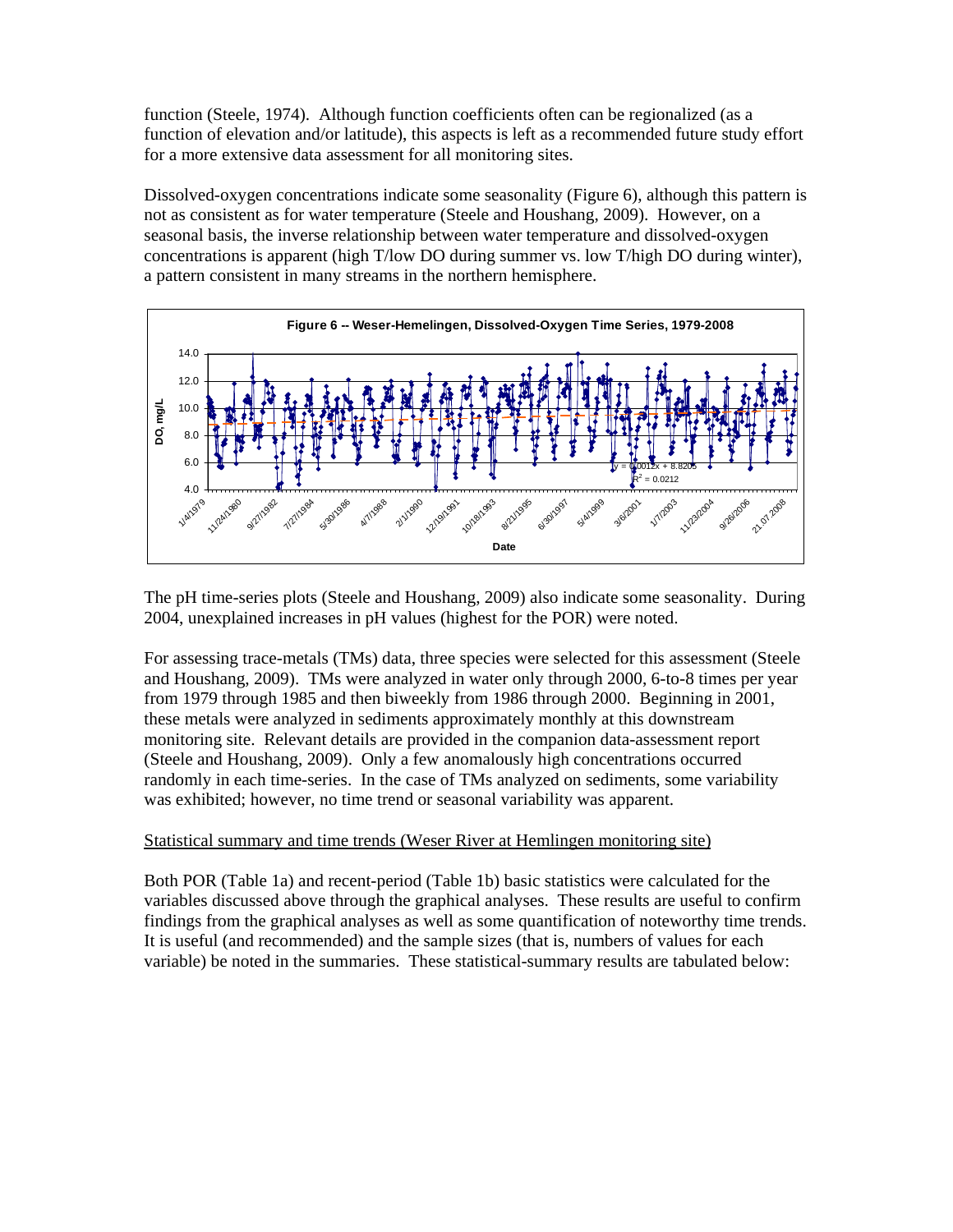| Variable              | <b>Units</b> | <b>Average</b> | # Values | Maximum | Minimum |
|-----------------------|--------------|----------------|----------|---------|---------|
| 1979-2008 POR         |              |                |          |         |         |
| Streamflow            | $M^3/s$      | 340            | 782      | 1888.7  | 65.1    |
| Specific Conductance  | mS/m         | 202            | 765      | 831     | 70      |
| Calcium               | mg/L         | 81             | 735      | 110     | 53      |
| Magnesium             | mg/L         | 56             | 710      | 190     | 13      |
| Sulfate               | mg/L         | 155            | 774      | 380     | 53      |
| Chloride              | mg/L         | 544            | 766      | 3000    | 65      |
| Nitrate (as Nitrogen) | mg/L         | 4.6            | 775      | 25      | 1.3     |
| pH                    | S.U.         | 7.8            | 760      | 9.0     | 6.7     |
| Water Temperature     | deg C        | 12.1           | 775      | 25.5    | 0.4     |
| Dissolved Oxygen      | mg/L         | 9.3            | 777      | 15.5    | 2.9     |
| 1979-2000 POR         |              |                |          |         |         |
| Chromium in Water     | $\mu g/L$    | 2.9            | 430      | 25.4    |         |
| Zinc in Water         | $\mu g/L$    | 31.2           | 430      | 460     | 3       |
| Manganese in Water    | $\mu g/L$    | 146            | 427      | 1500    | 25      |

Table 1a – Statistical Summary, Selected Variables over Entire Period of Record

*Source: Excel file WeserRWQPlotsStatsR2.xls* 

| Variable               | <b>Units</b>       | <b>Average</b> | # Values | Maximum | Minimum |
|------------------------|--------------------|----------------|----------|---------|---------|
| 1990-2008 Years        |                    |                |          |         |         |
| Streamflow             | $\frac{m}{S}$      | 336            | 469      | 1591.21 | 88.6    |
| Specific Conductance   | mS/m               | 145            | 463      | 350     | 70      |
| Calcium                | mg/L               | 78             | 431      | 110     | 53      |
| Magnesium              | mg/L               | 39             | 404      | 100     | 13      |
| Sulfate                | mg/L               | 132            | 469      | 240     | 61      |
| Chloride               | mg/L               | 306            | 461      | 1100    | 65      |
| Nitrate (as Nitrogen)  | mg/L               | 4.4            | 469      | 8.6     | 1.3     |
| pH                     | S.U.               | 7.8            | 453      | 9.0     | 6.7     |
| Water Temperature      | deg C              | 12.5           | 465      | 25.5    | 0.4     |
| Dissolved Oxygen       | mg/L               | 9.6            | 465      | 15.5    | 4.3     |
| 1990-2000 Years        |                    |                |          |         |         |
| Chromium in Water      | $\mu g/L$          | 1.7            | 261      | 8.4     | 1       |
| Zinc in Water          | $\mu g/L$          | 23.8           | 261      | 83      | 9       |
| Manganese in Water     | $\mu g/L$          | 115            | 261      | 890     | 41      |
| 2001-2008 Years        |                    |                |          |         |         |
| Chromium in Sediments  | $\mu$ g/kg         | 53.7           | 99       | 80      | 27      |
| Zinc in Sediments      | $\mu$ g/kg         | 749            | 99       | 1200    | 310     |
| Manganese in Sediments | $\frac{u}{g}}{kg}$ | 3170           | 99       | 6200    | 1500    |

*Source: Excel file WeserRWQPlotsStatsR2.xls* 

These statistical results further support the time trends exhibited in the various time-series plots and discussed in the previous section. Specifically, although streamflows between the POR and recent period were nearly the same (within 2 percent), SC values for the recent period were nearly 30 percent lower, and the major-ion concentrations lower in the range of four to 55 percent (Ca and Cl, respectively).

#### Selected data-assessment highlights for three more monitoring sites (see Figure 1)

Fulda-Wahnhausen.— For this upstream site in the Fulda River basin on a major tributary, water-quality conditions are quite good relative to characteristics indicated further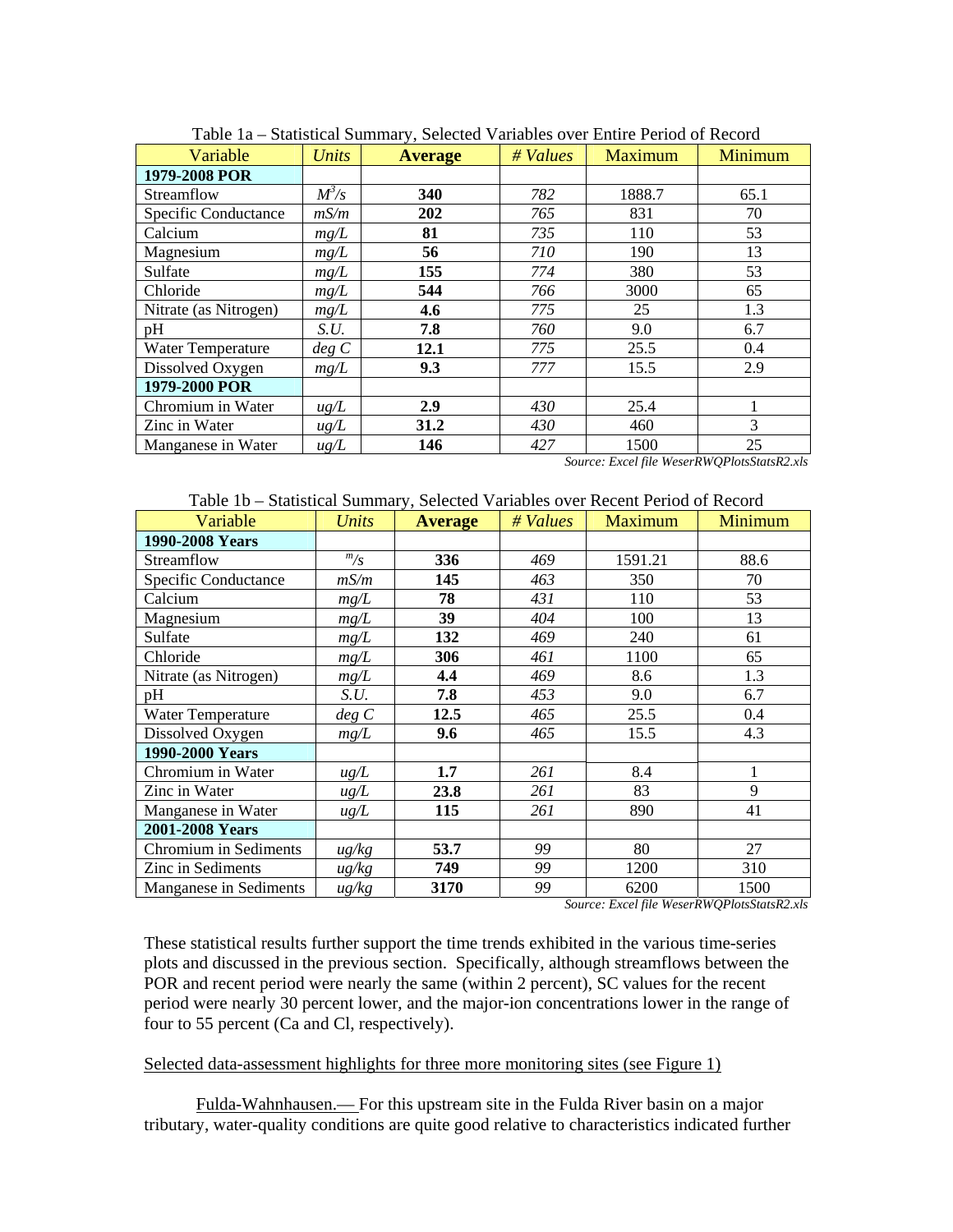downstream (described previously). SC vs. streamflow indicates a typical hyperbolic relationship, with lower SCs at higher flows. Although considerable scatter is shown, bivariate plots of major ions versus SC indicate general trends of the interrelationships between these variables. Time-series plots of flow and water quality indicate mixed patterns and vary, in part, with the time period considered. For the 30-year available period, Ca, Mg, and Cl indicate no time trend (for example, Figures 7 for Cl), SC gives a slightly increasing trend over time, and SO4 and NO3-N (Figure 8) show a decreasing time trend. For the shorter time period since unification of Germany, SC indicates a slight upward trend over time at this upstream tributary site (Figure 9a). Information was not sufficient for this part of the Weser River basin to evaluate possible causes of the SC time-series nor the decreasing time trends in SO4 and NO3-N at this upstream location.





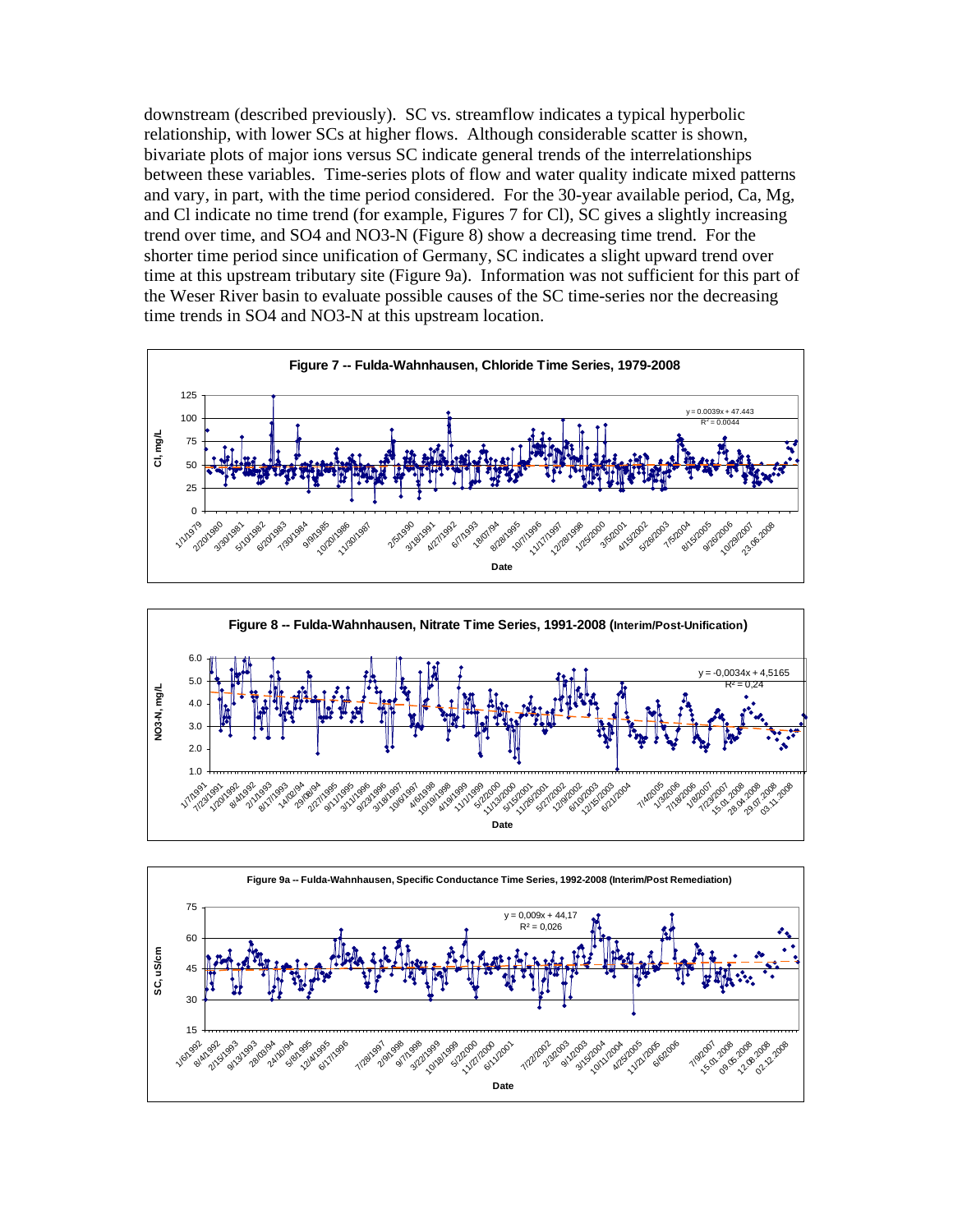Weser-Hemeln and Weser-Hessisch Oldendorf sites.— For these sites in the middle part of the basin, water-quality conditions increased relative to characteristics described upstream for the Fulda River tributary. Streamflows nearly double those for the monitoring site at Wahnhausen further upstream (average Qs of 123 vs. 67.3  $\text{m}^3$ /s). SC over the entire period of record increases at Hemeln by almost an order of magnitude (412 uS/cm v. 44.0 uS/cm upstream); however, a substantial decrease has occurred after unification (Figure 9b).



For the Weser-Hessisch Oldendorf downstream (Figure 1), water-quality conditions were higher than at Wahnhausen furthest upstream in the Fulda River tributary but less than average values upstream at the Hemeln site. Average streamflow increases about 40 percent more than that for the second monitoring site at Hemeln upstream (average Qs of 177 vs. 123 m<sup>3</sup>/s). SC over the entire period of record some decreases at this site compared to the upstream site at Hemeln (320 uS/cm vs. 412 uS/cm upstream); however, again at Hessisch Oldendorf a substantial SC decrease has occurred after unification (Figure 9c).



SC vs. streamflow again shows a typical hyperbolic relationship at these two mid-basin locations; however, shifts in SC-Q patterns for Weser-Hemeln result from upstream remediation efforts, causing a distinct separation over time (Figure 10a). This SC-Q shift is observed downstream at Weser-Hessisch Odendorf (Figure 10b) as well. This pattern is in contrast with that observed at the furthest downstream monitoring site (Weser-Hemlingen, see Figure 2a above).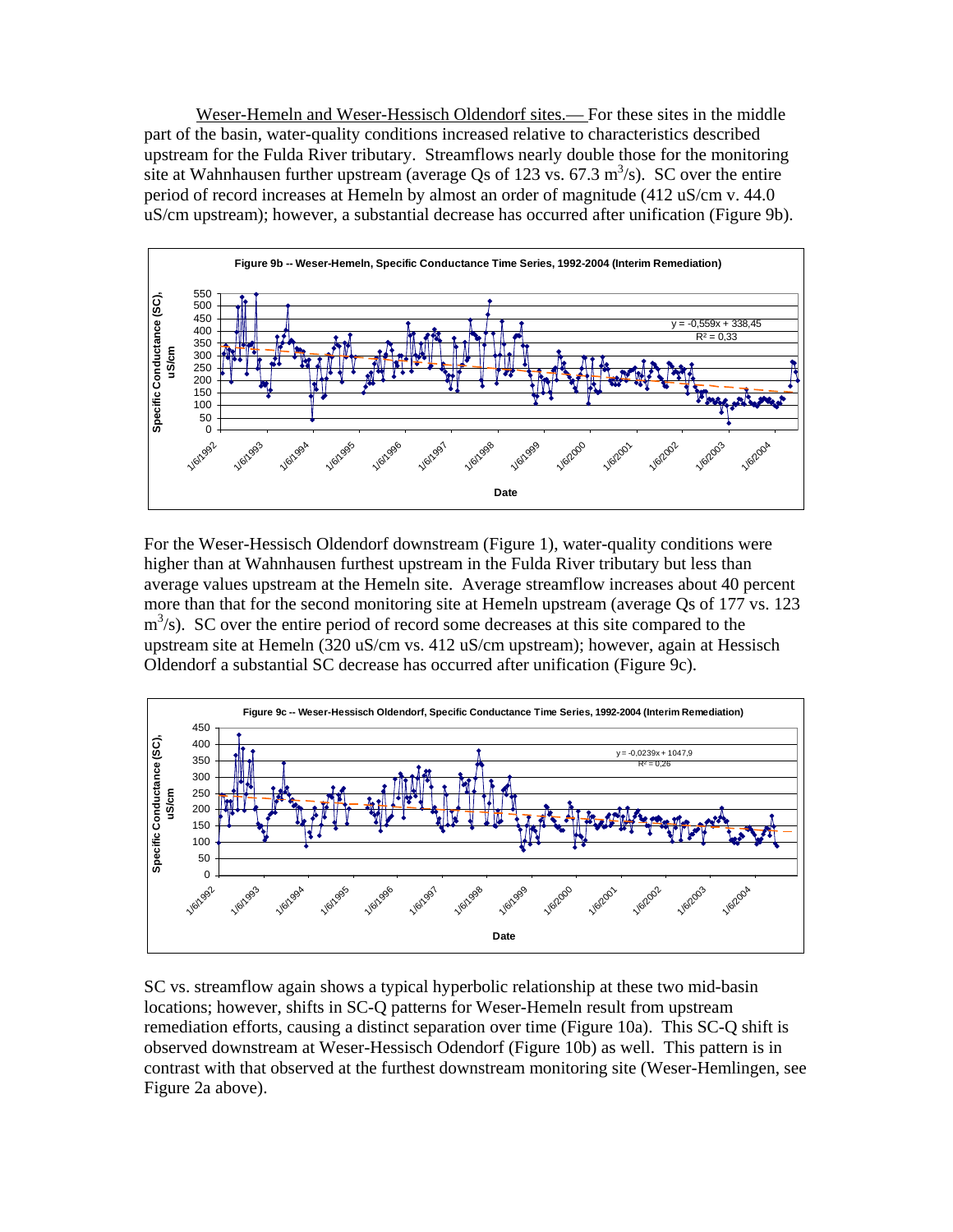



Although considerable scatter is shown, bivariate plots of major ions versus SC indicate general correlation patterns of the interrelationships between these variable pairs. However, in the case of SO4, a few anomalously high values were noted (Steele and Houshang, 2009). However, SC and major-ion concentrations at this location indicate decreasing values over time. For the 30-year available period,  $NO<sub>3</sub>-N$  shows a seasonally variable pattern but not a time trend until recent years. For the shorter time period since unification of Germany, SC indicates a downward time trend; however, SC data are lacking at this since 2004 (Steele and Houshang, 2009). At present, definitive information is not available to explain possible causes of the SC time-series patterns nor the decreasing time trends in all major and a recent downward time trend in NO<sub>3</sub>-N at these two monitoring-site locations (Figures 11a and 11b).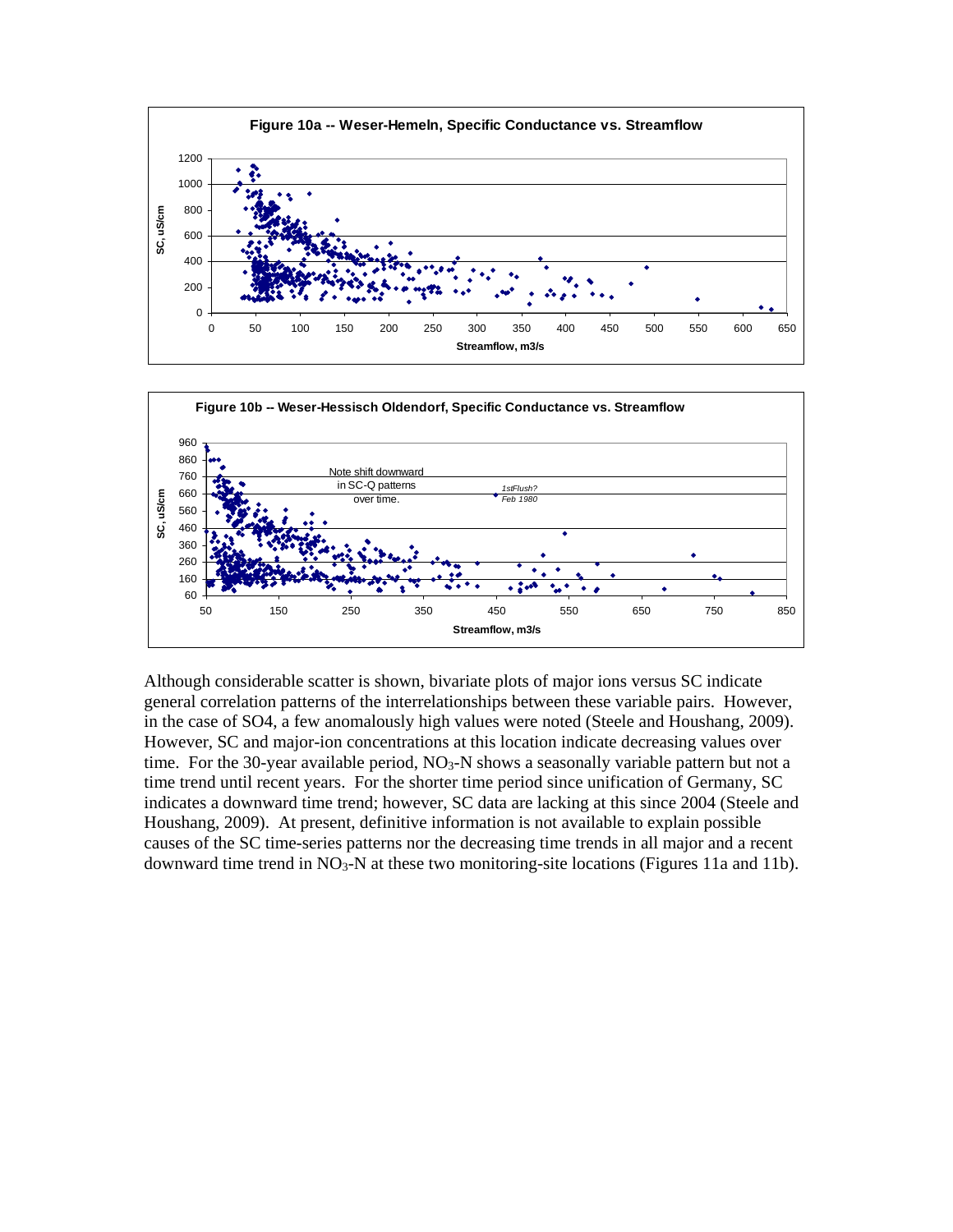



For the Weser's Hemeln and Hessisch Oldendorf sites, SC as well as major-ion and NO3-N concentrations all indicate decreasing values over time. For a shorter time period since unification of Germany, SC indicates a downward shift and continuing decreasing time trend.

Monitoring-Sites Comparisons.— As was highlighted above for this fourth site located furthest downstream (Steele and Houshang, 2009), water-quality conditions continue to decrease slightly relative to characteristics indicated further downstream. The average streamflow increase at Hemelingen is nearly double compared to the third monitoring site at Hessisch Oldendorf upstream (average Qs of 340 vs.  $177 \text{ m}^3$ /s). SC over the entire period of record indicates some decrease at Hemelingen compared to the upstream sites (202 uS/cm vs. 320 uS/cm at Hessisch Oldendorf and 412 uS/cm at Hemeln upstream). Again, a substantial SC decrease has continued to occur at this downstream site after unification. SC vs. streamflow again shows a typical hyperbolic relationship; however, the shift in SC-Q patterns indicated at the two sites upstream (indicating impacts of reductions in salt-mining sources upstream) are less distinctive at this furthest downstream site (Figure D-1). Although considerable scatter is shown, bivariate plots of major ions versus SC indicate general correlation patterns of the interrelationships between these variable pairs; however, the bivariate Ca-SC plots are relatively nonlinear compared to other major ions at all sites. Timeseries plots of streamflow for all four sites indicate no trend. However, SC as well as majorion concentrations all indicate decreasing values over time. For the shorter time period since unification of Germany, SC and NO3-N concentrations indicate downward shifts and continuing decreasing time trend. At present, information is limited to evaluate possible causes of the SC time-series patterns and the decreasing time trends in all major ions and  $NO<sub>3</sub>-N$  at this monitoring-site location. Useful information within the Weser River basin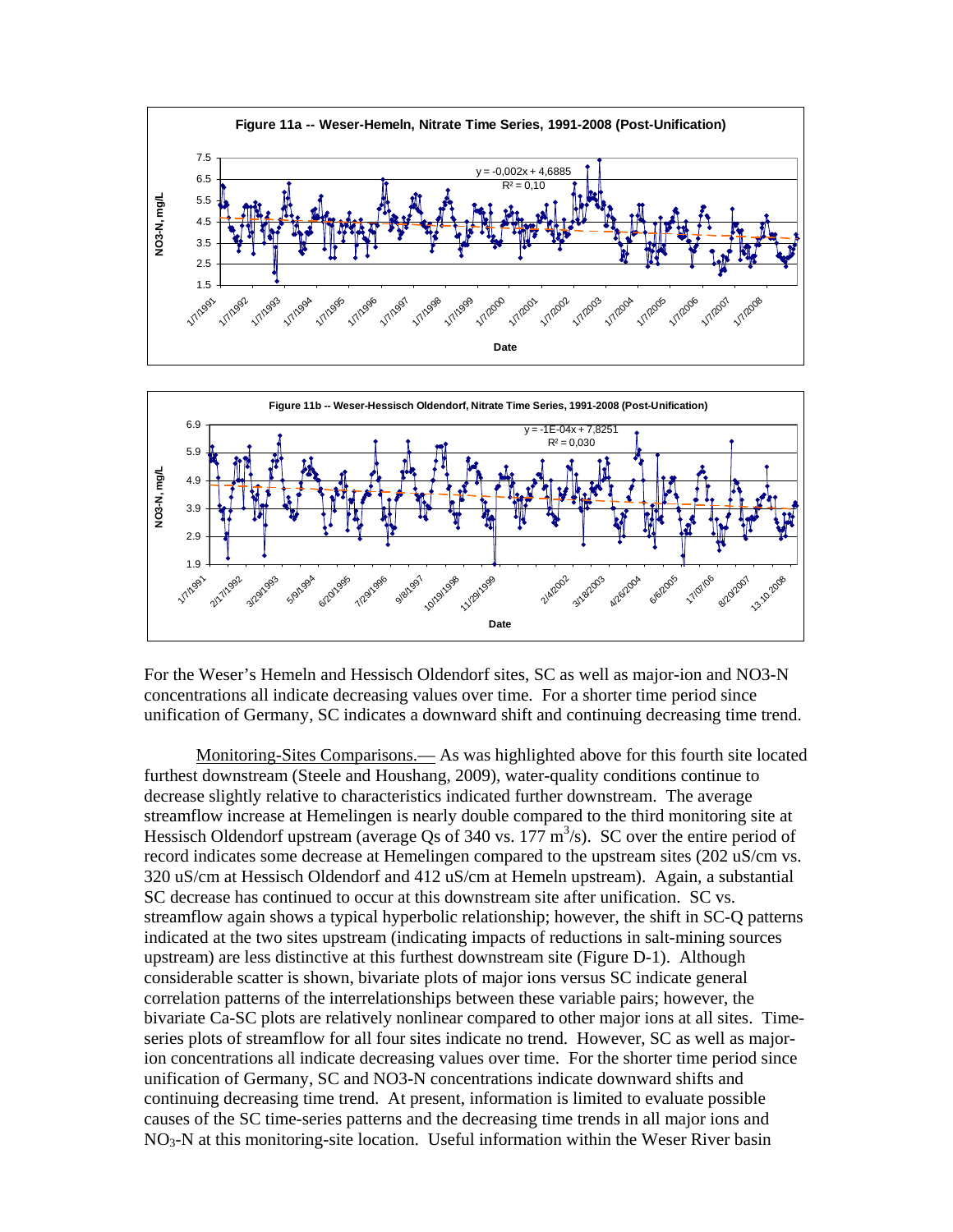management plan (FGG-Weser, 2009) provides insight as to the economic activities in the river basin as well as beneficial improvements in point-source wastewater treatment plant discharges, agricultural applications of fertilizers, and other remediation actions.

# **DISCUSSION**

The principal anthropogenic impacts affecting water quality in the Weser River basin are described in the river-basin management plan by the Flussgebietsgemeinschaft Weser (FGG-Weser, 2007b), along with associated remedial actions to control these adverse impacts. Key activities involve closing of salt mines, along with point-source controls of high-salinity flows and reductions of nutrients through better use and management of detergents and fertilizer applications on agricultural lands.

Further evaluation should be made of possible streamflow effects, resulting in decreased constituent values with higher flows through dilution. Such effects were noted in the dataset. For certain periods at each site, streamflows, SC values, or water-quality variable concentrations were missing for parts of a given year or an entire year within the period of record. Additional observations and notes regarding water-quality conditions and areal/temporal patterns using data for the four selected monitoring sites in the basin are given in a separate, more detailed report (Steele and Houshang, 2009.

# **CONCLUSIONS AND RECOMMENDATIONS**

The dataset selected for this case study provided useful information. Relatively greater focus was made on time variability for streamflows as well as the various water-quality variables – seasonality and multi-year time trends – for the Weser River monitoring site located at Hemelingen. Possible bivariate-regression functions enable possible data fill-in and/or extrapolation to be made for some lacking data values. Time-trend analyses in several instances indicate effects of changes in human activity impacting water-quality conditions.

This data assessment should be extended to other monitoring sites in the Weser River basin. Priority might be given to those sites having streamflows concurrent with water-quality sample/measurement results. In addition, quantification of seasonal patterns for water temperature should be made using a simple-harmonic function (Steele, 1974). Resultant harmonic coefficients then can be regionalized or otherwise used to assess changes from natural seasonal variability (such as below spill structures or dams).

Further evaluation is recommended regarding the overall water policy and associated components and milestones of the European Union's Water Framework Directive (Steele and Bongartz, 2006; Steele and others, 2008; Steele, 2009), within the context of management planning for large river basins in Europe. This water policy incorporates in a formalized structure all of the components of watershed plans as promulgated by U.S. Environmental Protection Agency guidance documents. Distinctive positive aspects of the WFD include the integration of different water bodies (groundwater, surface waters, and coastal areas), linkage of biological and ecological characterizations with water quality, and formalized inputs and information transfer with stakeholders and the general public through meetings and outreach.

# **ACKNOWLEDGMENTS**

Support of the Alexander-von-Humboldt Foundation, Bonn, Germany, for the principal author in conducting this applied research is gratefully acknowledged. Also, the technical assistance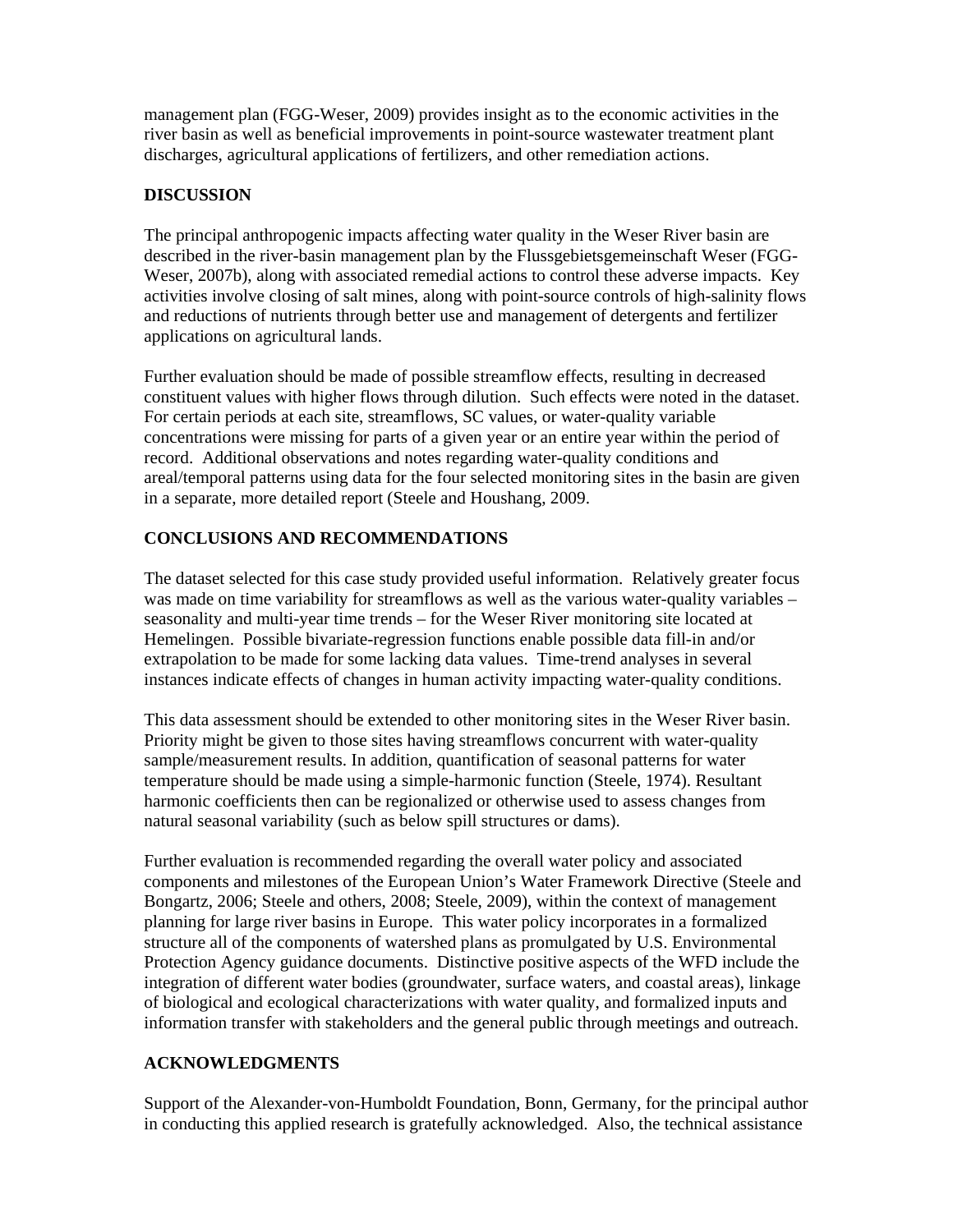and logistical support of the Friedrich-Schiller-University of Jena, Department of Geoinformatics, Hydrology, and Modelling, Germany, and of the Weser River Basin Commission, Hildesheim, Germany, were useful in the preparation of this data-assessment case-study presentation and overview of river-basin conditions.

#### **REFERENCES**

- Bongartz, Klaus, Steele, T.D., and Lindenschmidt, Karl-Erich, 2004, Water-Quality Data Assessment, Saale River Basin, Germany: National Water Quality Monitoring Council (NWQMC), 4th National Monitoring Conference on *Building and Sustaining Successful Monitoring Programs*, Chattanooga, TN, May 19, Abstract #97 published in Conference Program, p. 139.
- Bongartz, Klaus, Steele, T.D., Martina Barborowski, and Lindenschmidt, Karl-Erich, 2007, Monitoring, Assessment, and Modelling Using Water-Quality Data in the Saale River Basin, Germany: *Environmental Monitoring and Assessment*, DOI 10.107/s10661- 007-9645-y, Springer Heidelberg, Germany, 14 p.
- Bundesanstalt für Gewässerkunde (BFG), 2009, Possibilities to Improve the Ecological Status of Federal Waterways in Germany – A Collection of Case Studies: Mitteilungen Nr. 28, Koblenz, Sections 6.5 (S. 19-20) and 6.10 (S. 29-30).
- Cherlet, M. (ed.), 2007, Experiences in Analysis of Pressures and Impacts from Agriculture on Water Resources and Developing a Related Program of Measures: Report of the Pilot River Basin Group on Agriculture, Phase-II Period, September 2005-December 2006, 226 p. *(includes Weser River basin pilot study; sections II.1, III.3.4., and III.9.3)*
- Flußgebietsgemeinschaft Weser (FGG-Weser), 2007a, Überwachung der Gewässer in der Flussgebietseinheit Weser: EG-Wasserrahmenrichtlinie, nach Artikel 8 der EG-WRRL, 21.03, 24 S.
- Flußgebietsgemeinschaft Weser (FGG-Weser), 2007b, Die Wichtigen Wasserbewirtschaftungsfragen in der Flussgebietseinheit Weser: EG-Wasserrahmenrichtlinie Bericht, 34 S.
- Flußgebietsgemeinschaft Weser (FGG-Weser), 2008, Bewirtschaftungsplan 2009 für die Flussgebietseinheit Weser – Entwurf (nach § 36b WHG): EG-Wasserrahmenrichtlinie Bericht, Stand 22.12, 131 S.
- Flußgebietsgemeinschaft Weser (FGG-Weser), 2009, Bewirtschaftungsplan 2009 für die Flussgebietseinheit Weser und Maßnahmenprogramm 2009 für die Flussgebietseinheit Weser: EG-Wasserrahmenrichtlinie, 301 S.
- Kaczmarek, Hartmut, 2008, Salzlauge mit Schwermetallen Belastet?: Thüringerische Landeszeitung, 8 April.
- Steele, T.D., 1972, The SYSLAB System for Data of Historical Water-Quality Records (Basic Programs): *U.S. Geological Survey Computer Contribution No. 19*, Washington, D.C., October, 155 p.; Available from U.S. Department of Commerce, National Technical Information Service, Springfield, VA 22161 as Report PB-222 777.